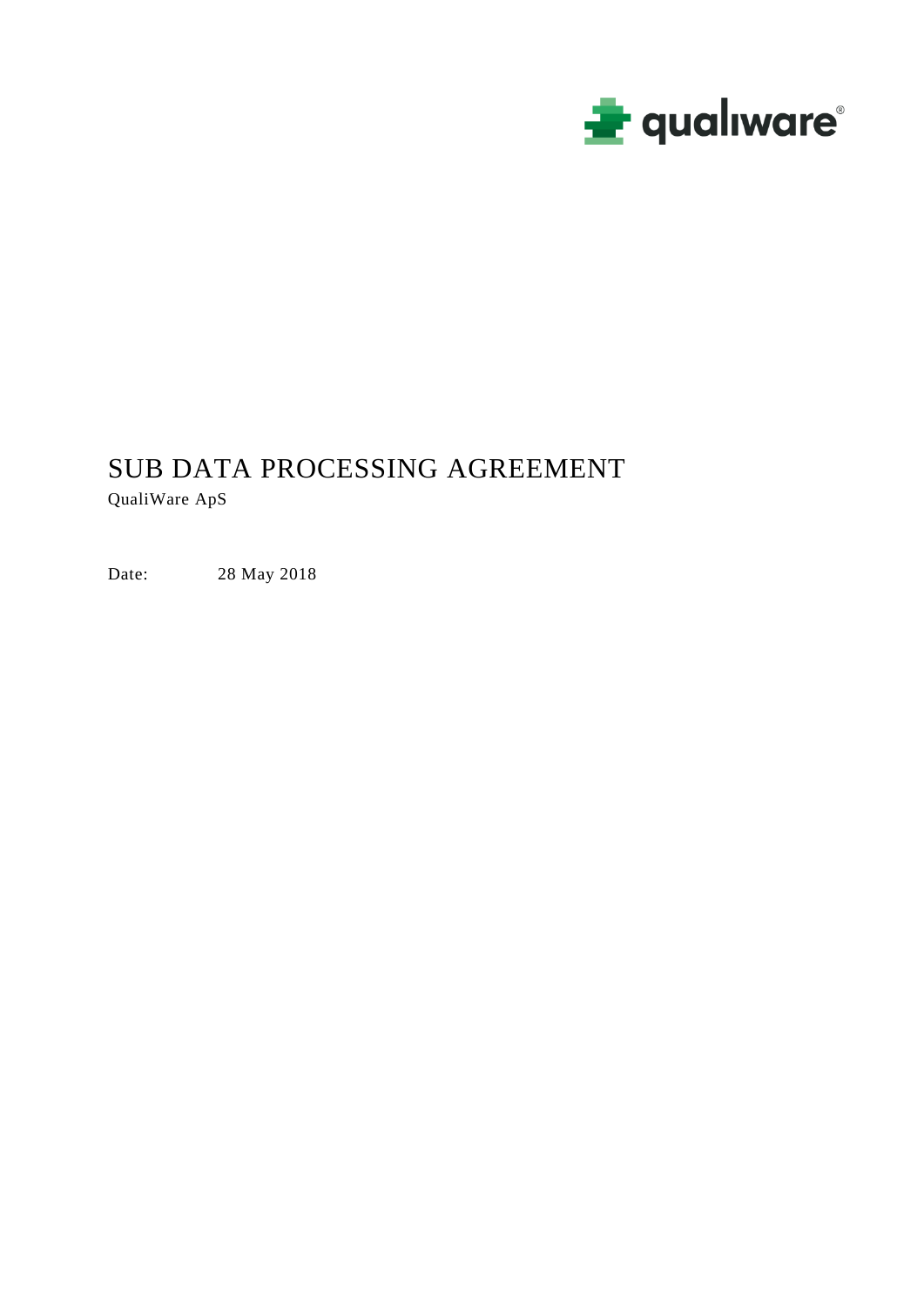

## **1 Parties**

1.1 This agreement on collection, storage and use of documents and information (hereinafter the "Sub Data Processing Agreement") has been signed by and between

QualiWare ApS Company reg. no. 30731557 Ryttermarken 15 DK-3250 Farum Denmark (hereinafter referred to as the "Data Processor")

and co-signed

[Customer name] CVR.no. [No] [Address] DK-[Address] Denmark (hereinafter referred to as "Sub Data Processor")

(hereinafter jointly referred to as the "Parties" and individually as "Party")

#### **2 DEFINITIONS**

- 2.1 Terms and expressions with capital first letters used in this Sub Data Processing Agreement shall have the meanings set out in the General Data Protection Regulation (EU Regulation 2016/679 of 27 April 2016 on the protection of natural persons with regard to the processing of personal data and on the free movement of such data, hereinafter the "GDPR") or the meanings otherwise defined in this Sub Data Processing Agreement.
- 2.2 "Data Subject" shall mean the identified or identifiable natural person to whom Perso nal Data refers.
- 2.3 "Pre-approved Subcontractors" shall be the subcontractors of Sub Data Processor, stated in Appendix 1.
- 2.4 "Third party" shall mean a natural or legal person, public authority, agency or body other than the Data Subject, the Data Controller, Sub Data Processor, the Data Processor and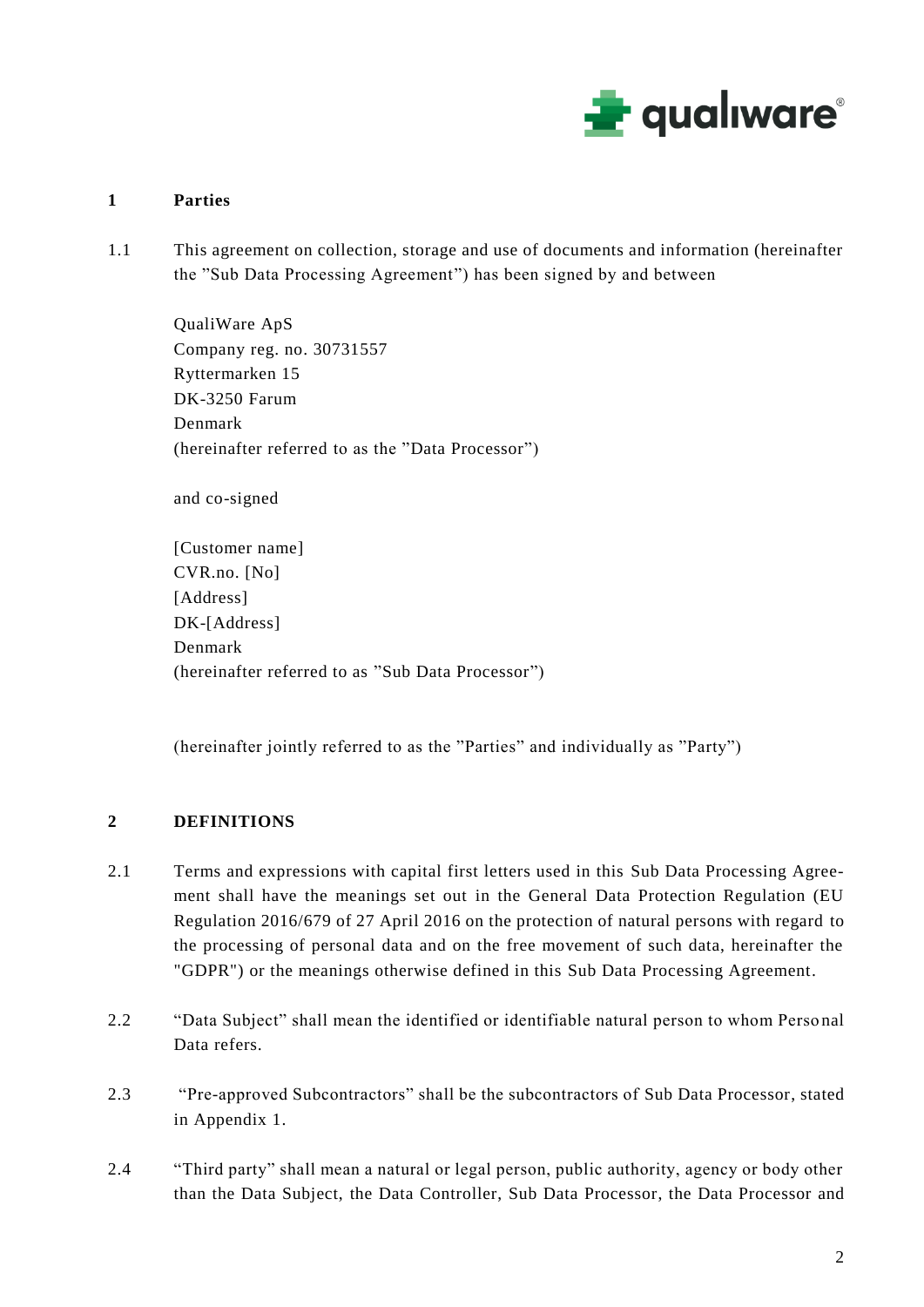

persons who, under the direct authority of the Sub Data Processor or Data Processor, are authorized to process Personal Data.

2.5 "Sales and Delivery Terms" shall mean the agreement on supply of IT services entered into by and between the Sub Data Processor and the Data Processor on the date:

# **3 SCOPE**

- 3.1 This Sub Data Processing Agreement concerns the Parties' obligations in regards to processing of Personal Data.
- 3.2 Under this Sub Data Processing Agreement, the Data Processor shall solely or jointly with other parties decide for what purpose and by use of what tools Personal Data may be processed. Data Processor shall instruct the Sub Data Processor hereon.
- 3.3 This Sub Data Processing Agreement shall apply to all the Sub Data Processor's current and future deliveries under the Sales and Delivery Terms to all companies within Data Processor's group of companies, for whom the Sub Data Processor processes Personal Data.
- 3.4 This Sub Data Processing Agreement shall supplement and form part of the Sales and Delivery Terms. In case of any inconsistencies between this Sub Data Processing Agreement and the Sales and Delivery Terms, this Sub Data Processing Agreement shall prevail.
- 3.5 Until 24 May 2018 the Sub Data Processor shall comply with the Danish Act on Processing of Personal Data (law no. 421 of 31 May 2000 with amendments), including associated Danish executive orders.
- 3.6 As of 25 May 2018, the Sub Data Processor shall comply with the GDPR, including other applicable national Danish legislation issued according to the GDPR or as a supplement hereto.
- 3.7 Any Personal data processed pursuant to this Sub Data Processing Agreement is proprietary to the Data Processor.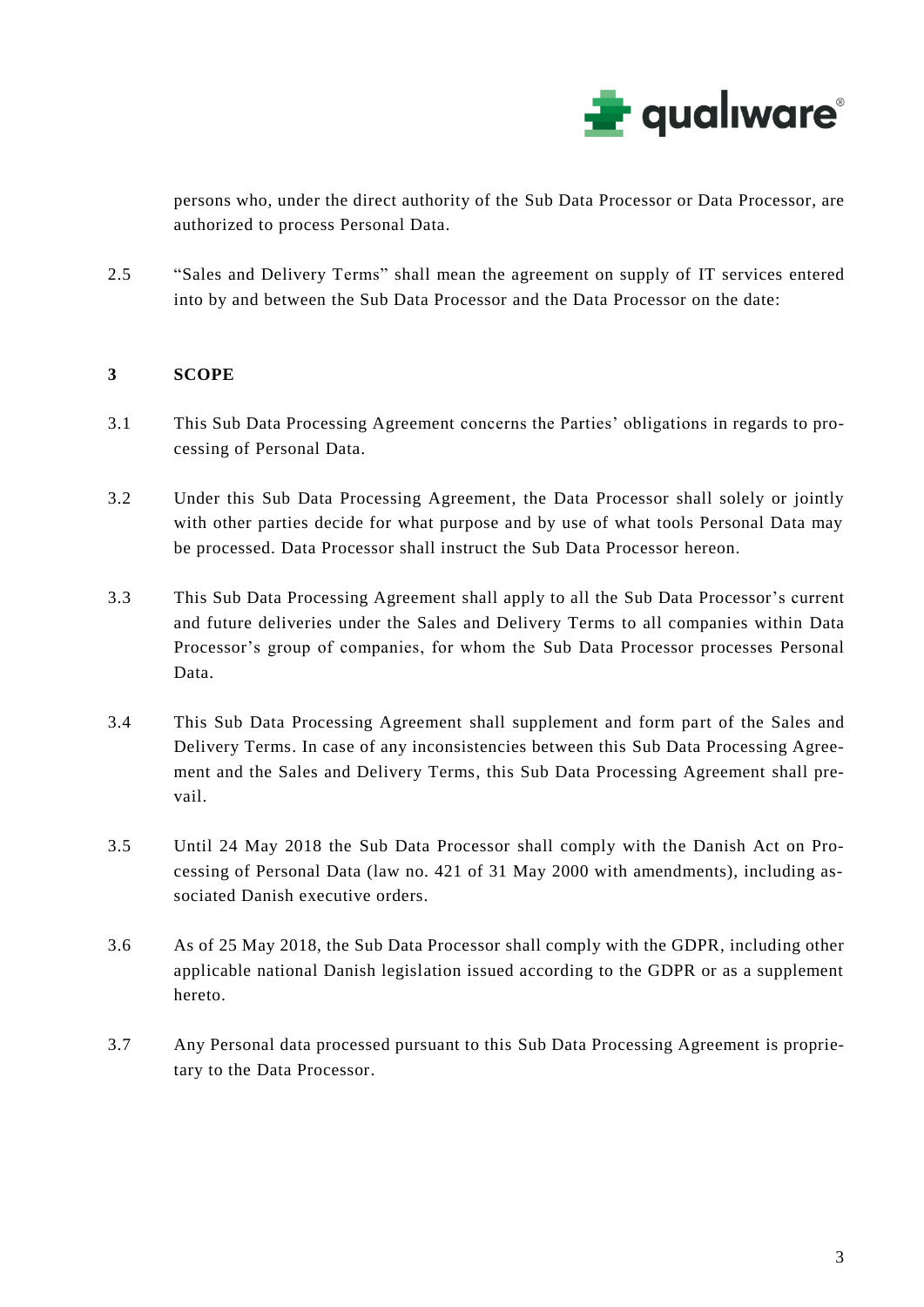

#### **4 PRIOR SPECIFIC OR GENERAL WRITTEN AUTHORISATION**

- 4.1 Sub Data Processor shall process Personal Data on behalf of Data Processor. Data Processor has received its instructions in regards to the Personal Data from the Controller, which is a customer to the Data Processor.
- 4.2 Data Processor instructs the Sub Data Processor to process the Personal Data to provide its services under the Sale and Delivery Terms.
- 4.3 If the Sub Data Processor considers that any instructions from the Data Processor contravene or infringe statutory regulations, including the GDPR or other EU or applicable member state data protection provisions, the Sub Data Processor must notify the Data Processor hereof immediately.
- 4.4 The Sub Data Processor is not entitled to make use of Personal Data, information or otherwise provided by Data Processor, for purposes other than fulfilment of this Sub Data Processing Agreement. The Sub Data Processor may not use such Personal Data for historical, statistical, scientific or similar purposes, whether anonymized or in any other way.

#### **5 GEOGRAPHICAL LIMITATIONS**

- 5.1 The Sub Data Processor is not allowed to transfer, access, process or otherwise make available Personal Data in countries outside the EU/EEA.
- 5.2 The Sub Data Processor can transfer, access, process or otherwise make personal data available to Pre-Approved Subcontractors listed in Appendix 1. Any such agreements with Pre-Approved Subcontractors outside the EU or EEA shall – prior to any transfer of data - be entered into pursuant to the EU Commission's decision of 2010/87/EU regarding the standard model contract for transfer of personal data to countries outside the EU or EEA in addition to any permission from local authorities if legally required.

# **6 CONFIDENTIALITY**

6.1 The Parties accept, both for the duration of this Sub Data Processing Agreement and subsequently, not to disclose any Confidential Information to a Third Party. This nondisclosure obligation shall not apply to information which (a) or (b) information which a Party document has been created by the Party itself.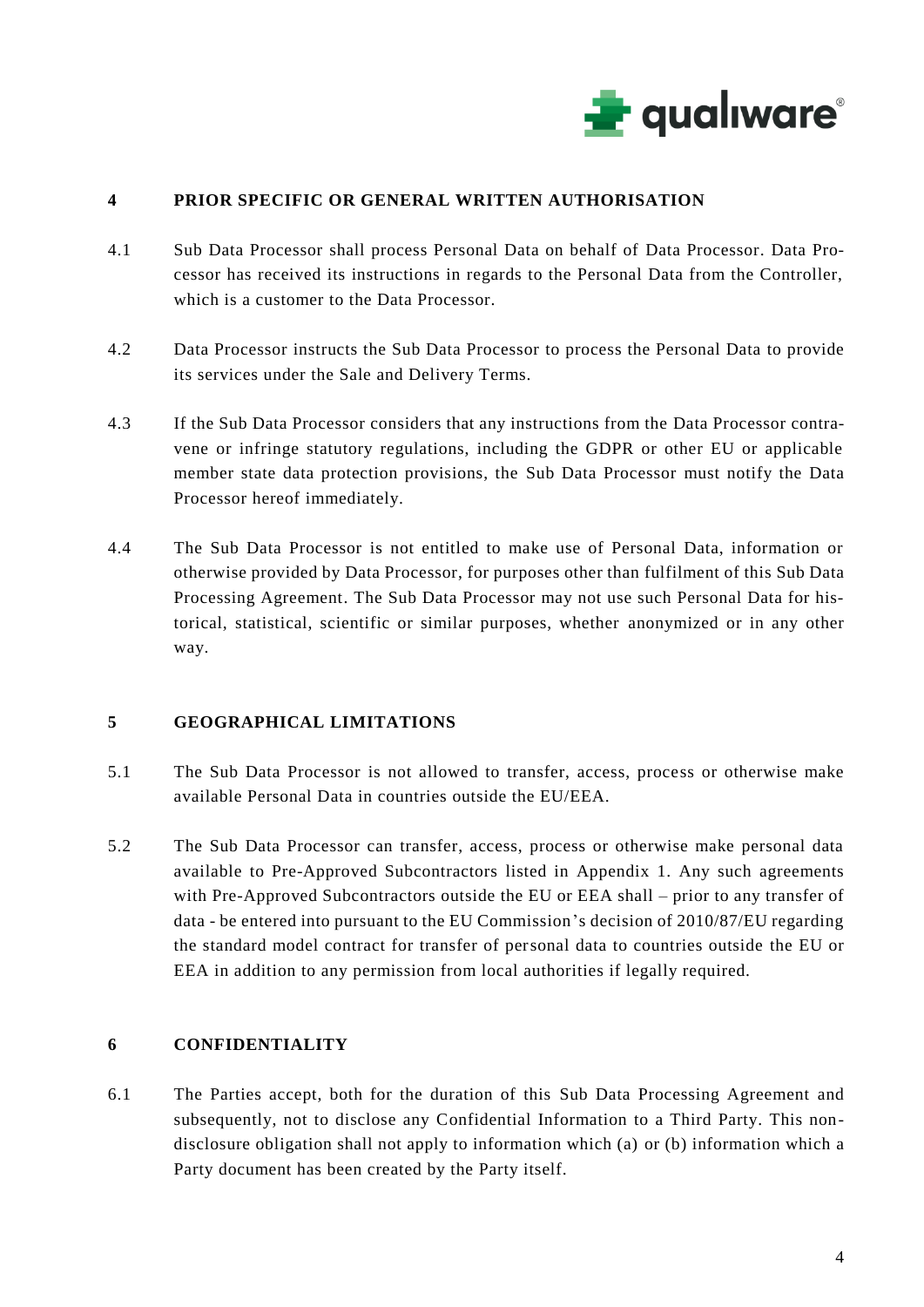

- 6.2 "Confidential Information" means all information of a technical, business, infra structural or similar nature, irrespective of whether this information has been documented, except for information which is or will be made available in another way than throu gh breach of this Sub Data Processing Agreement and all Personal Data.
- 6.3 The Parties shall ensure that employees and consultants who receive Confidential Information are obliged to accept a similar obligation regarding Confidential Information from the other Party and the cooperation in general in accordance with this Sub Data Processing Agreement.
- 6.4 The Sub Data Processor must further ensure that all people with access to Personal Data being processed on behalf of Data Processor are familiar with this Sub Data Processing Agreement and are subject to the provisions of this Sub Data Processing Agreement.

#### **7 DATA PROCESSOR'S IT SECURITY POLICIES**

- 7.1 The Sub Data Processor shall comply with Data Processor's IT Security Policies, stated in Appendix 2. Data Processor shall inform Sub Data Processor in writing each time a change has been made to the Data Processor's IT Security Policies before such changes takes effect. Upon written request, Data Processor shall inform Sub Data Processor of the content of any such changes made to the Data Processor's IT Security Policies.
- 7.2 The Sub Data Processor must always provide supervisory authorities and Data Processor with the necessary access to and insight into the Personal Data which is being processed and the systems used.

#### **8 APPROPRIATE TECHNICAL AND ORGANISATIONAL MEASURES**

8.1 The Sub Data Processor must implement appropriate and reasonable technical and organizational measures to ensure a level of security that matches the risks of data processing for the processing of Personal Data which the Data Processor provides under this Sub Data Processing Agreement, including reasonably ensuring a) Pseudonymisation and encryption of Personal Data; b) continuous confidentiality, integrity, availability and robustness of the processing systems and services for which the Sub Data Processor is responsible; c) timely recovery of the availability of and access to Personal Data in case of a physical or technical incident; d) a procedure for regular testing, assessment and evaluation of the effectiveness of the technical and organizational measures to ensure processing security; e) that Personal Data is not accidentally or unlawfully destroyed, lost or impaired and against any unauthorized disclosure, abuse or in any other way is processed in violation of any applicable law on Personal Data.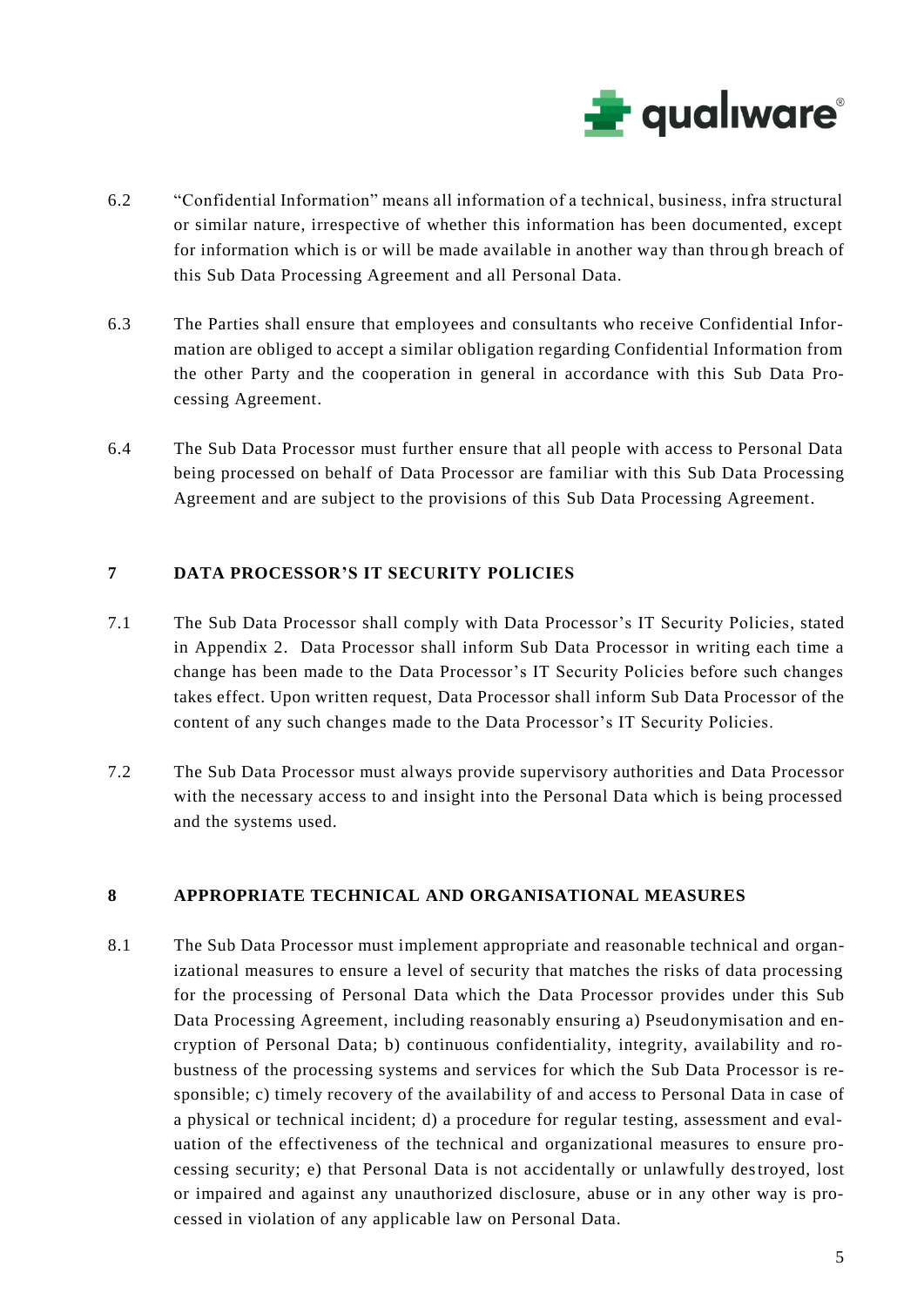

- 8.2 The Sub Data Processor shall determine the appropriate level of technical and organizational measures. When determining this, the Sub Data Processor must particularly consider the risks related to the processing, i.e. the risks of accidental or unlawful destruction, loss, alteration, unauthorized disclosure or access to Personal Data which has been transmitted, stored or processed in any other way.
- 8.3 Sub Data Processor shall, upon prior written request from the Data Processor, and within reasonable time-limits provide the Data Processor with sufficient information to document that the abovementioned technical and organizational security measures have been taken.

#### **9 TRANSPARENT INFORMATION AND COMMUNICATION**

- 9.1 The Sub Data Processor must continuously report to Data Processor with the agreed contents, quality and frequency. The Sub Data Processor must immediately inform Data Processor of any development which may significantly impair the Sub Data Processor's current or future ability or possibility to comply with the Sub Data Processing Agreement.
- 9.2 The Sub Data Processor is obliged to inform Data Processor immediately, if the Sub Data Processor is not able to ensure the correct processing of Data Processors Personal Data in accordance with this Sub Data Processing Agreement.

#### **10 DATA SUBJECTS RIGHTS**

- 10.1 Sub Data Processor shall upon request from the Data Processor and without undue delay provide all reasonable requested information and assistance to the Data Processor in regards to the Data Subject's rights on the following items: (1) processing security known to the Sub Data Processor for any processing of Personal Data which is not provided directly by Sub Data Processor or a Pre-Approved Subcontractor, (2) notification to the supervisory authority of any Data Security Breach, (3) notification to the Data Subject of any Data Security Breach, (4) consequential analysis of data protection and (5) preliminary hearing.
- 10.2 Sub Data Processor shall also upon request from the Data Processor provide all reasonable requested information and assistance to the Data Processor in regards to the Data Subject's rights without undue delay on the following items: (1) the duty to inform when collecting Personal Data from the Data Subject, (2) the duty to inform if the Personal Data has not been collected from the Data Subject, (3) the Data Subject's right to access Personal Data, (4) the right to correct Personal Data, (5) the right to be deleted (»the right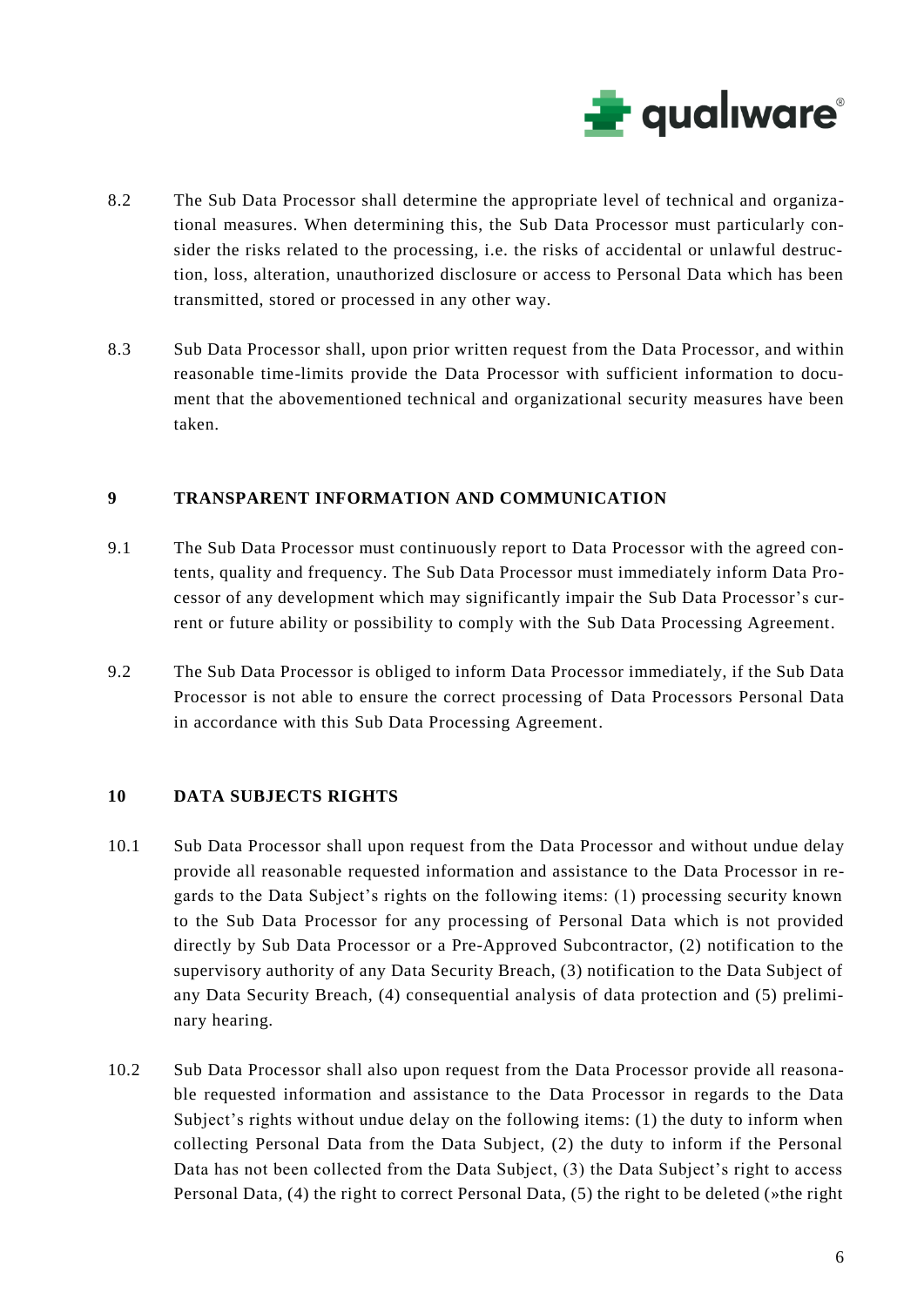

to be forgotten«), (6) the right to limitation of processing; (7) the duty to notify in connection with corrections or deletions of Personal Data or limitations in the processing activity, (8) the right to data portability and (9) the right to object for processing of Personal Data.

#### **11 DATA SECURITY BREACH**

- 11.1 In case of a Data Security Breach for which the Sub Data Processor (or any Pre-Approved Subcontractor) is responsible, the Sub Data Processor shall as soon as practical possible, inform Data Processor hereof.
- 11.2 This notification must at least:
	- a) include a description of the nature of the Data Security Breach including, if possible, the categories and the estimated number of affected Data Subjects as well as the categories and estimated number of affected registrations of Personal Data,
	- b) include the name of and contact information for the data protection officer (DPO) or another point of contact where further information may be obtained,
	- c) describe the probable consequences of the Data Security Breach,
	- d) describe the measures taken by the Sub Data Processor or which the Sub Data Processor proposes are taken to handle the Data Security Breach including, if relevant, measures to limit the possible consequential damages.
- 11.3 The Sub Data Processor must document all Data Security Breaches, including the actual circumstances surrounding the Data Security Breach, its consequences and the remedial measures that have been taken.
- 11.4 This documentation must enable the regulatory authority to check that Sub Data Processor complies with its duty to inform of any Data Security Breach.

#### **12 USE OF SUBCONTRACTORS**

- 12.1 The Sub Data Processor may not use any subcontractors without Data Processor's prior written approval.
- 12.2 Data Processor has provided its consent to Sub Data Processor using the Pre-Approved Subcontractors as subcontractors.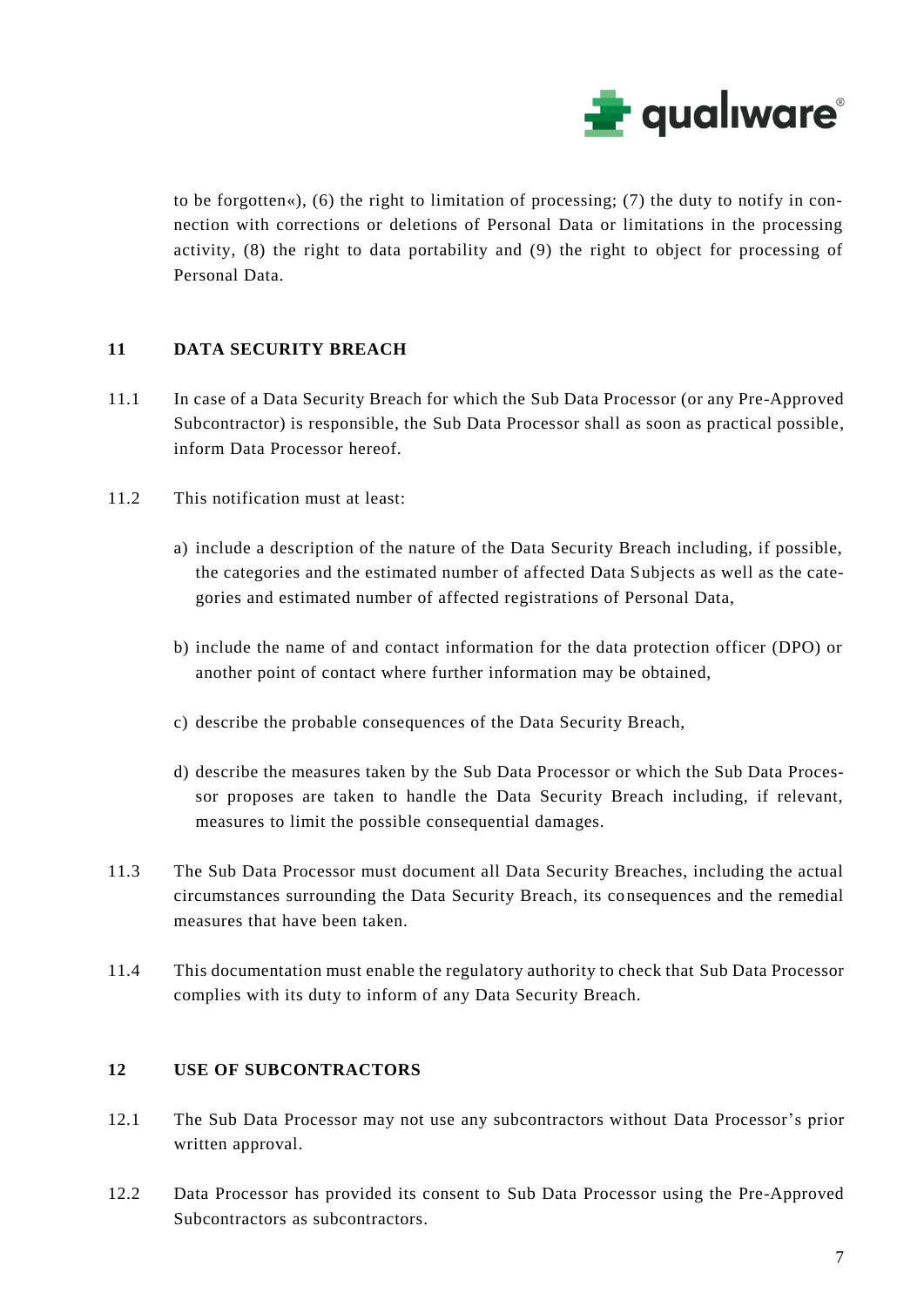

- 12.3 The Sub Data Processor must inform Data Processor of any plans to either add or replace Pre-Approved Subcontractors. No sub Sub Data Processor may be added to the list of the Pre-Approved Subcontractors without Data Processors prior written approval.
- 12.4 If the Sub Data Processor uses a subcontractor to carry out specific processing activities on behalf of Data Processor, the same data protection obligations as are described in this Sub Data Processing Agreement shall be imposed on the subcontractor in a written agreement.
- 12.5 If the subcontractor does not comply with the provisions of this Sub Data Processing Agreement, the Sub Data Processor will be liable for the subcontractor's actions or failures to act/breach on the same terms as for its own services.
- 12.6 The Sub Data Processor is obliged to inform its subcontractors of the provisions of this Sub Data Processing Agreement.

#### **13 DELIVERY OF PERSONAL DATA**

- 13.1 During the term of this Sub Data Processing Agreement, Data Processor has full access to any Personal Data being processed by the Sub Data Processor.
- 13.2 If Data Processor so requests, the Sub Data Processor is obliged to keep a back-up copy of Personal Data and additional information available in the Sub Data Processor's systems for up to 3 months after the expiry or termination of the Sub Data Processing Agreement. Provided such request has been made, the Data Processor may, until the expiration of such 3-month period and irrespective of the reason for the expiry of the Sub Data Processing Agreement, request for an access to any Personal Data and additional information recorded in such back-up copy.
- 13.3 Sub Data Processor may only disclose Personal Data and information to Data Processor and/or to a third party appointed by Data Processor.
- 13.4 The Sub Data Processor must upon Data Processor's written instructions delete Personal Data or any information which has come to the Sub Data Processor's possession under the Sub Data Processing Agreement.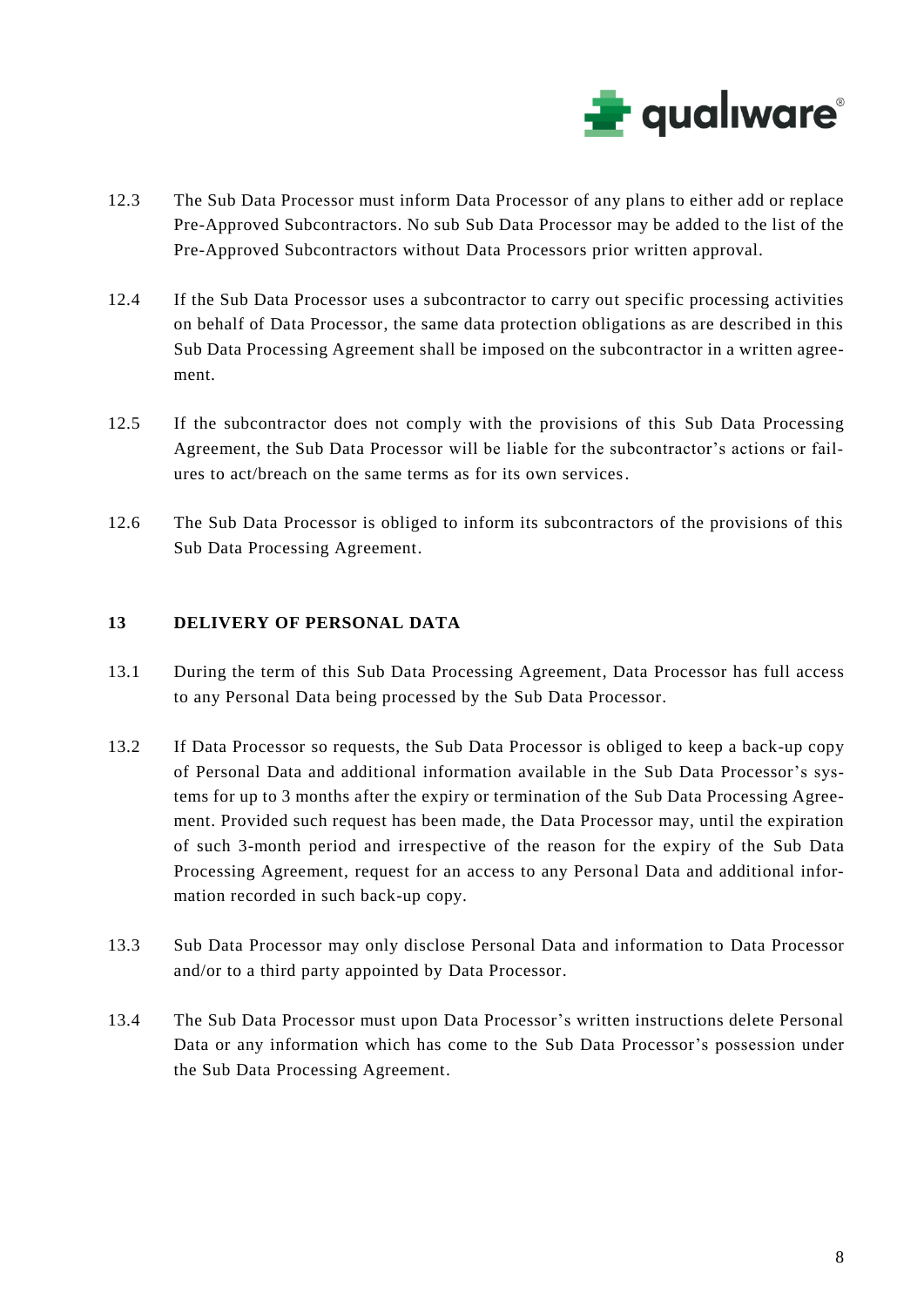

## **14 COOPERATION WITH THE SUPERVISORY AUTHORITY**

14.1 The Data Processor and the Sub Data Processor and, where applicable, their representatives, shall cooperate, on request, with the supervisory authority in the performance of its tasks.

#### **15 COSTS**

15.1 All costs, including costs related to revision, inspection and regular implementation of measures under applicable law and to fulfil the Sub Data Processor's obligations under this Sub Data Processing Agreement are included in any fees to be paid by the Data Processor under the Sales and Delivery Terms. Sub Data Processor shall not be entitled to receive any separately fees for the Sub Data Processor's fulfillment of such obligations.

#### **16 EFFECTIVE DATE AND TERMINATION**

- 16.1 The Sub Data Processing Agreement shall come into force on the date of the last party signing this Sub Data Processing Agreement.
- 16.2 The Sub Data Processing Agreement shall continue for as long as the Sales and Delivery Terms have not been terminated or expired.
- 16.3 Data Processor is always entitled to suspend the data processing by the Sub Data Processor under this Sub Data Processing Agreement.

#### **17 CHANGES IN THE APPLICABLE DATA PROTECTION LEGISLATION**

- 17.1 If a change in mandatory applicable data protection legislation applicable to Data Processor or to Sub Data Processor requires Sub Data Processor to (i) sign on to any additional documentation for mandatory data protection compliance purposes, or (ii) implement additional technical and organizational measures to the ones listed herein, or (iii) accept additional obligations to those set out herein, and such requirement mentioned in (i) - (iii) above cause additional costs or risks for Sub Data Processor, then the Parties agree to negotiate in good faith a fair adjustment of any applicable fees.
- 17.2 Section 17.1 shall apply accordingly, in case (i) the Data Processor instructs Sub Data Processor to undertake services not foreseen in this Sub Data Processing Agreement or (ii) where mandatory applicable data protection legislation applicable to Data Processor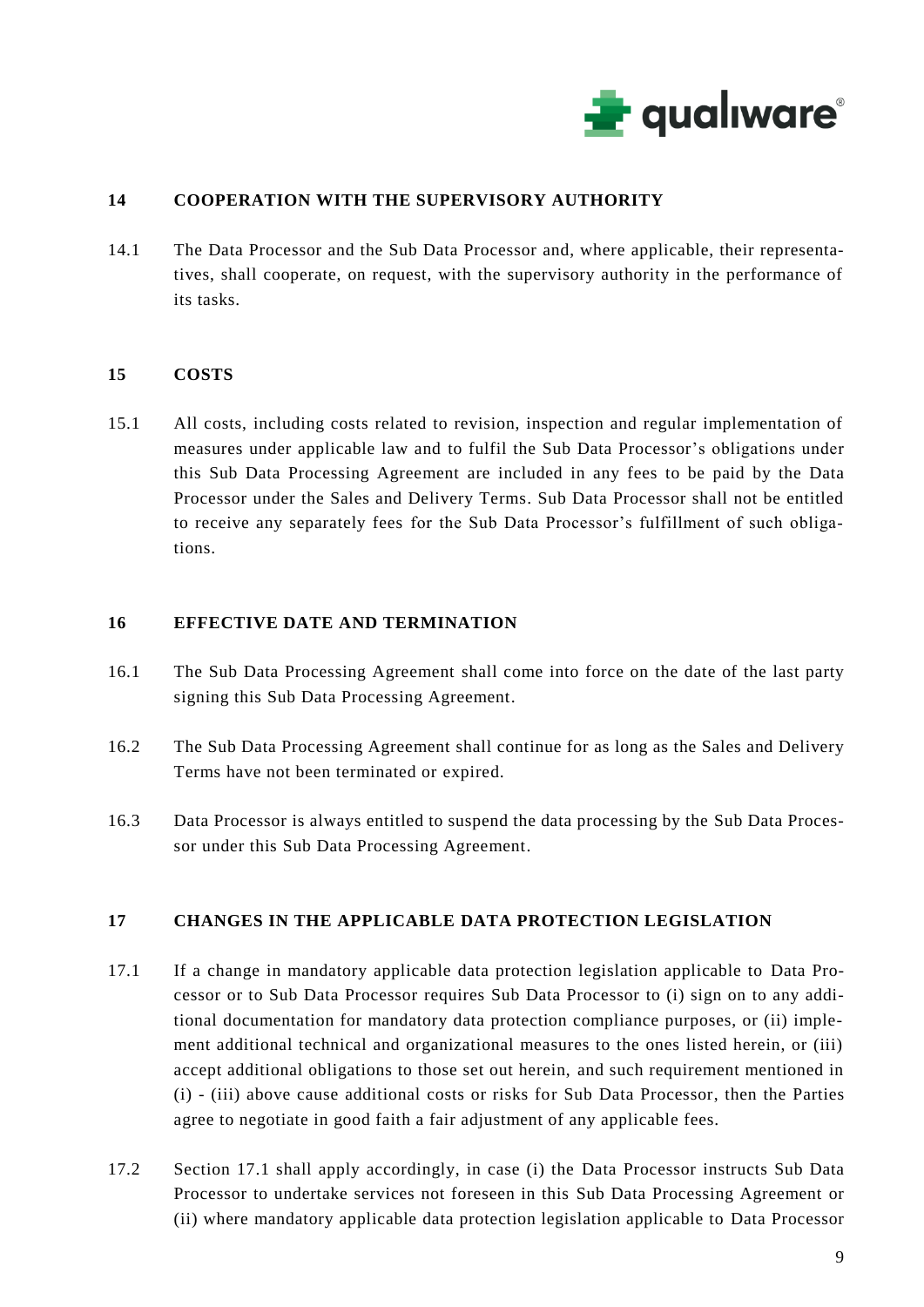

or to Sub Data Processor or the relevant supervisory authority imposes obligations on Sub Data Processor in addition to those set out herein.

# **18 GENERAL TERMS**

- 18.1 **Amendments.** The terms of this Sub Data Processing Agreement can only be amended by written agreement between the Parties.
- 18.2 **Independent Parties.** The Parties explicitly accept that the relationship between them is a customer-independent contractor relationship.
- 18.3 **Information.** The Parties are obliged to act loyally towards each other and to inform each other without undue delay about any changes that may affect this Sub Data Processing Agreement.
- 18.4 **Force majeure.** None of the Parties are responsible for any actions or failure to carry out measures to the extent that such actions or such failure is due to matters beyond a Party's reasonable control, including but not limited to war, uprisings, force majeure, strikes or other work stoppages (either in part or in whole), disturbances of the public telenet, disturbances of internet connections or similar evens, but only if said Party could not have predicted the event at the time of taking on the obligation. As long as such an event prevents a Party from performing said obligation, this must be suspended until such disturbance no longer exists.
- 18.5 **Notices.** All notices related to this Sub Data Processing Agreement must be made to the other Party either in person or by registered mail.
- 18.6 **Assignment.** Data Processor may, either in part or in whole, assign its rights and obligations under this Sub Data Processing Agreement to a third party. The Sub Data Processor may not assign its rights or obligations under this Sub Data Processing Agreement to a third party without the Sub Data Processor's prior written approval.
- 18.7 **Invalid condition.** If a condition or a provision in this Sub Data Processing Agreement is invalid, such invalidity shall not mean that the remaining part of this Sub Data Processing Agreement is invalid. If the applicable law on personal data is changed after the effective date of this Sub Data Processing Agreement, the Data Processor is obliged to accept such changes to this Sub Data Processing Agreement.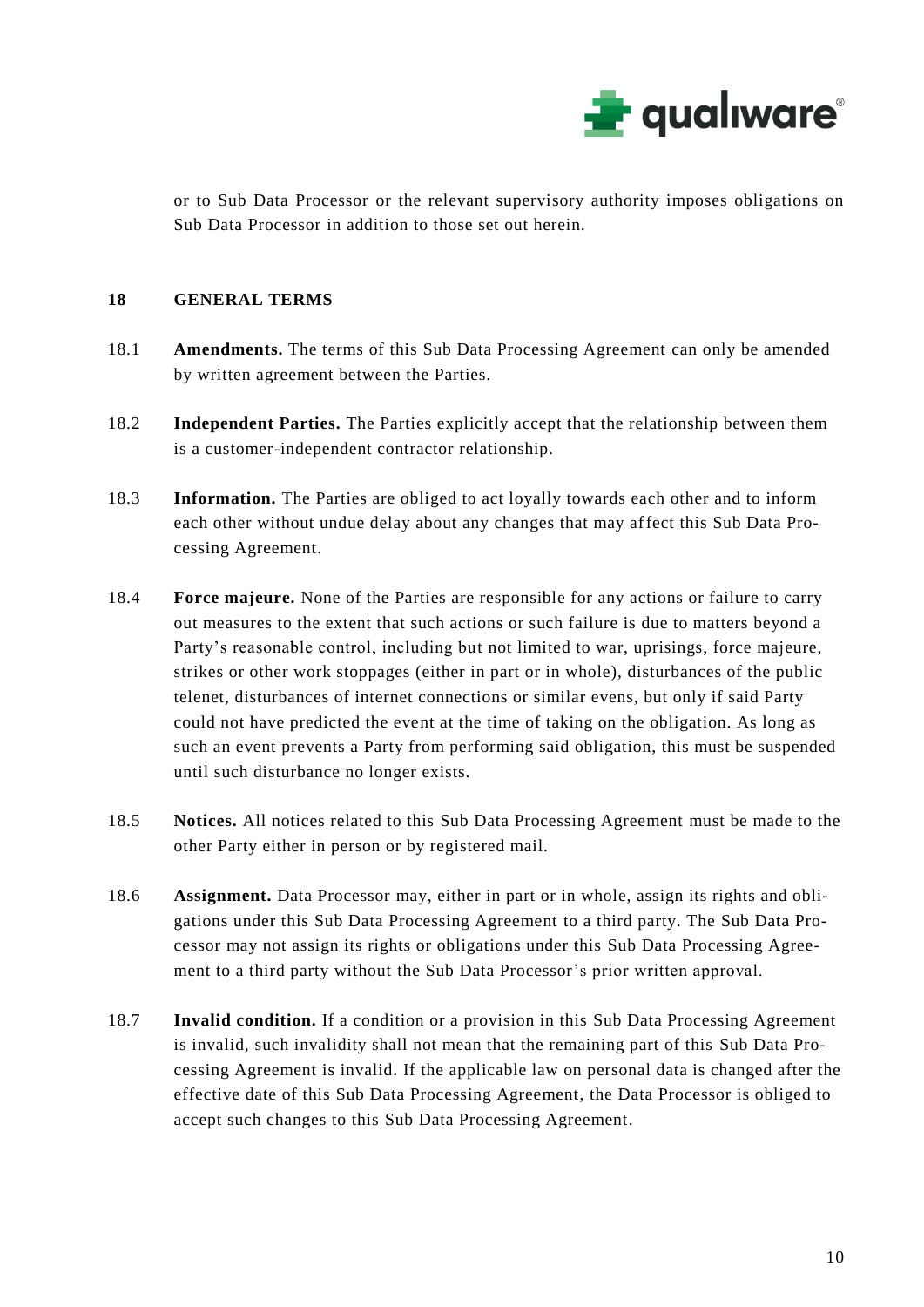

18.8 Governing law. This Sub Data Processing Agreement is governed by Danish law with the City Court of Copenhagen as its legal venue. United Nations Convention on Contracts for the International Sale of Goods (CISG) shall not apply to the Sub Data Processing Agreement.

#### 19 Signature

Date: 28-05-2018 Date:

Kuno Broder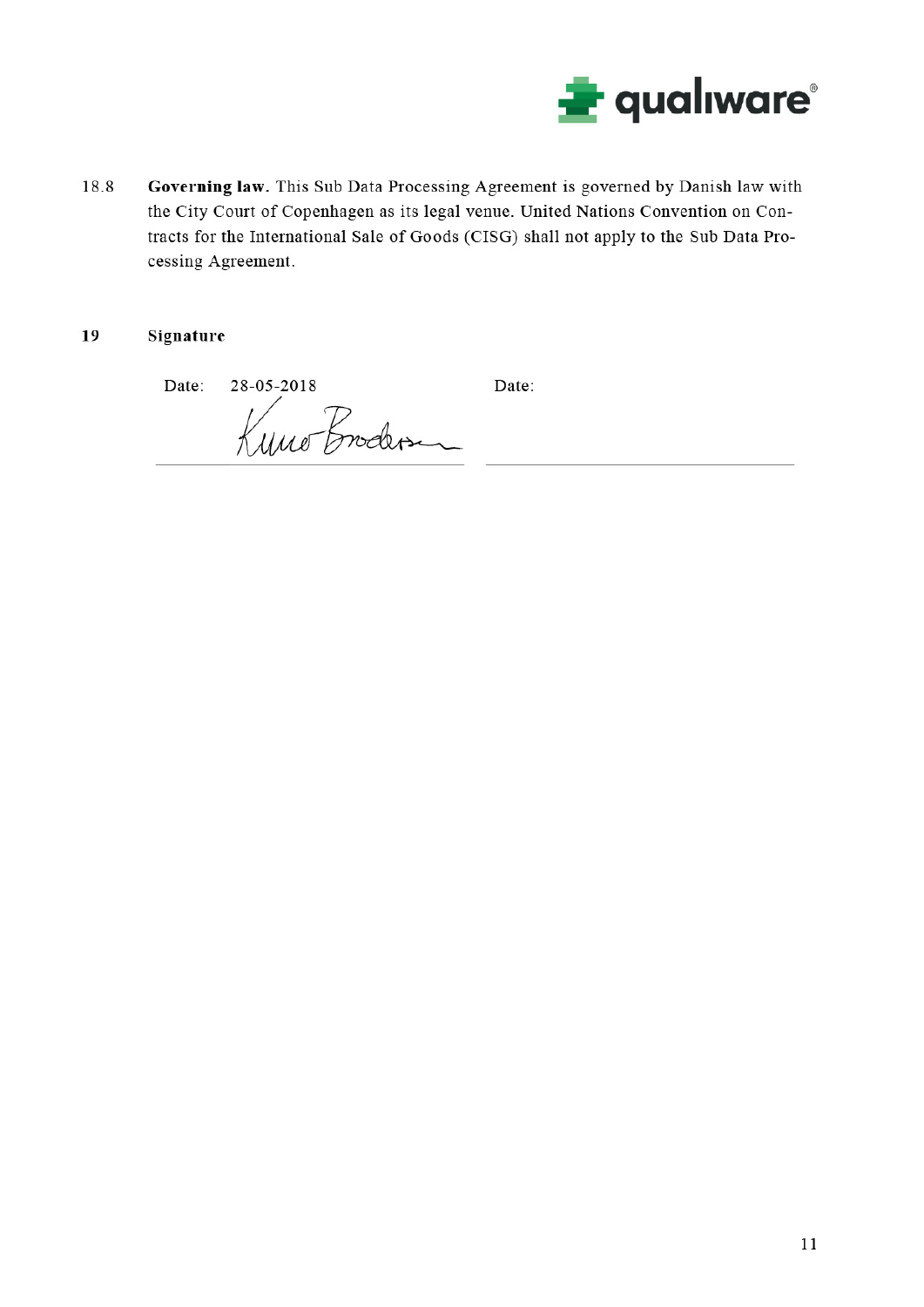

**Appendix 1 - Pre-approved subcontractors:**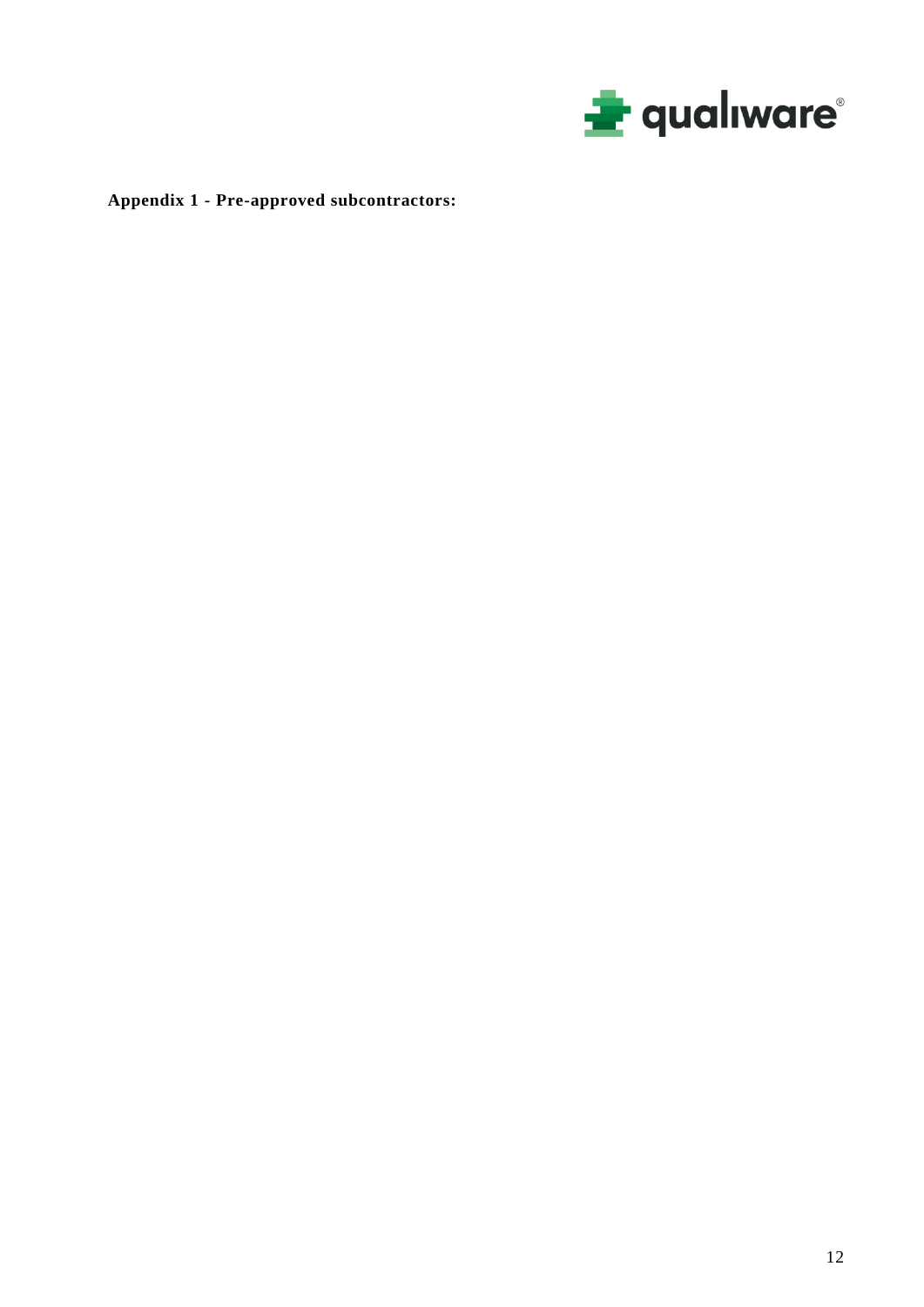

#### **Appendix 2 - Data Processors IT Security Policies**

- 1 Access to Personal Data is restricted to persons who have a material need for access to Personal Data. Personal Data will only be accessed on a "need to know" basis.
- 2 Employees, who handle Personal Data, are instructed and trained in what they must do with Personal Data and how to protect Personal Data.
- 3 There must be as few people as possible with access to Personal Data, with due regard for the operation. However, there must be a sufficient number of employees to ensure the operation of the tasks concerned in case of sickness, holidays, staff replacement, etc. Personal Data will only be accessed on a "need to know" basis.
- 4 Personal data on paper for example in cartons and binders- are kept closed and locked when not in use.
- 5 When documents (papers, charts, etc.) are discarded, shredding and other measures are used to prevent unauthorized access to Personal Data.
- 6 We use access codes to access PCs and other electronic equipment with Personal Data. Only those who need to have access will receive an access code and then only for the systems that they need to use. Those who have a password may not leave the code to others or leave it so others can see it. Checking of assigned codes must be done at least once every six months.
- 7 Unsuccessful attempts to access IT systems with Personal Data are detected and logged. If a specified number of consecutive rejected access attempts is detected, further tests must be blocked.
- 8 We have appointed a responsible person to monitor such inaccessible access attempts. Considering the technological development, software is available that can clarify who has attempted to gain access to personal data.
- 9 If Personal Data is stored on a USB key, Personal data must be protected, e.g. by use of a password and encryption key. Otherwise, the USB key must be stored in a locked drawer or cabinet. Similar requirements apply to the storage of personal data on other portable data media.
- 10 PCs connected to the Internet shall have an updated firewall and virus control installed. When connecting to WiFi, for free access, we ensure appropriate security measures considering the current state of technology development in the IT-area.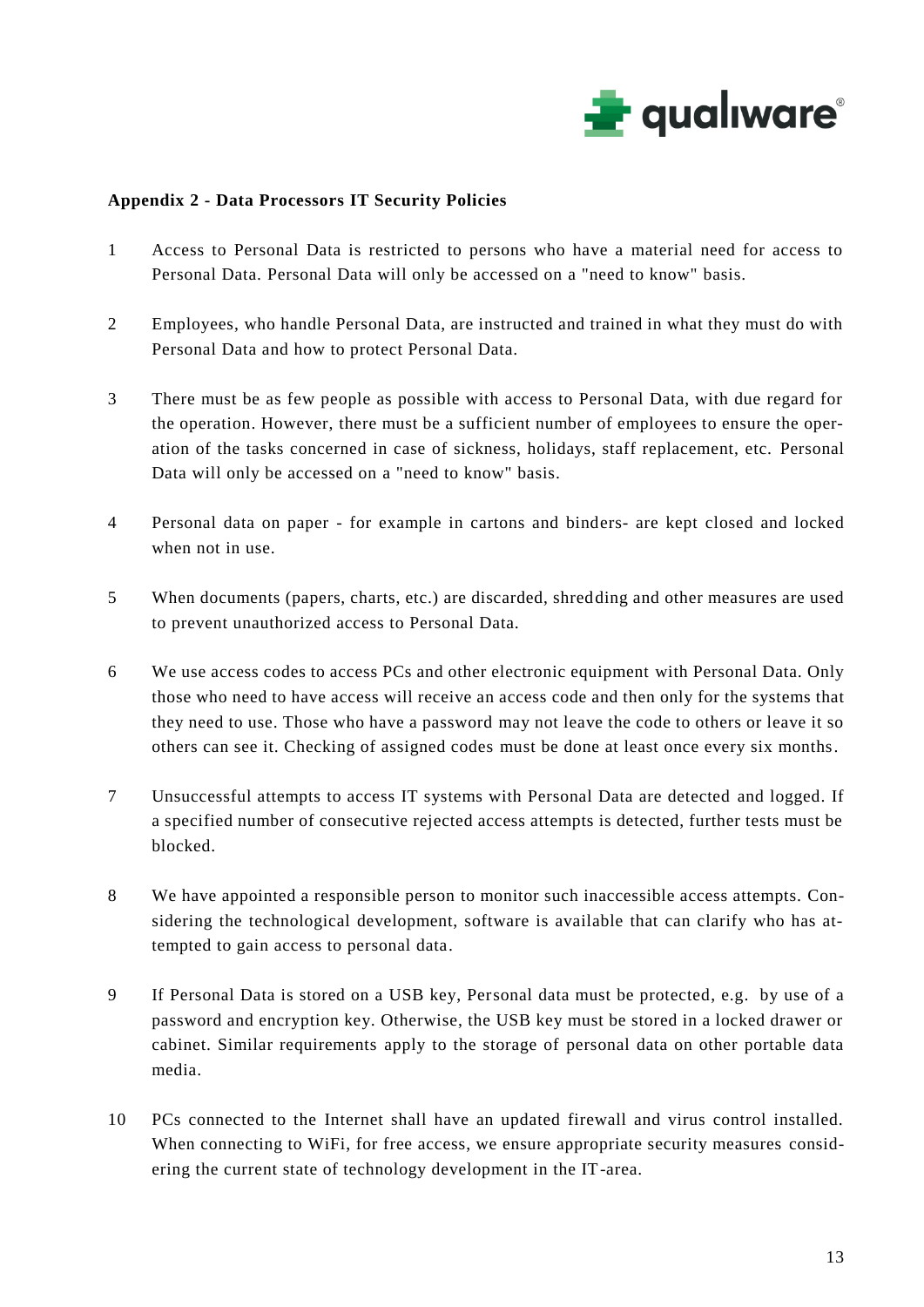

- 11 If sensitive personal data or social security numbers are sent by e-mail via the Internet, such e-mails must be encrypted. If you send Personal Data to us via email, please note that sending to us is not secure if your emails are not encrypted.
- 12 About the repair and service of data equipment containing Personal Data and when data media are to be sold or discarded, we take the necessary measures to prevent information from being disclosed to a third party.
- 13 In the situations where a computer is submitted for repair and where Personal Data is stored on such computer, we establish several access codes for different sections of the personal data. For example, a repairer will not need to be able to access Personal Data that may be on the computer. Such a multi-code scheme may help - but not eliminate - the risk of misuse of Personal Data. In addition, agreement and verification should ensure that repairers do not unduly access Personal Data, for example, by using confidentiality statements.
- 14 When we use an external data processing agent to handle Personal Data, a written Sub Data Processing Agreement is signed between us and the Sub Data Processor. This applies, for example, when we use an external document archive or if cloud systems are used in the processing of personal data - including communication with the customer. In the same way, a written agreement between us and our customer is always entered into if we act as Sub Data Processor. Sub Data Processing Agreements are also available electronically.
- 15 We have internal rules on information security. We have adopted internal rules on information security that contain instructions and measures which protect Personal Data from being destroyed, lost or modified, from unauthorized disclosure, and against unauthorized access or knowledge of them. We will ensure that collected Personal Data are treated with care and protected according to applicable safety standards. We have strict security procedures for collecting, storing and transferring Personal Data to prevent unauthorized access and compliance with applicable laws.
- 16 We have taken the necessary technical and organizational safeguards to protect your Personal Data from accidental or illegal destruction, loss or change, and against unauthorized disclosure, abuse or other actions contrary to applicable law.
- 17 The systems are located on servers in secured premises.
- 18 We use industry standards such as firewalls and authentication protection to protect your Personal Data.
- 19 All data transferred between client (browser and web app) and server(s) are encrypted according to the HTTPS protocol.